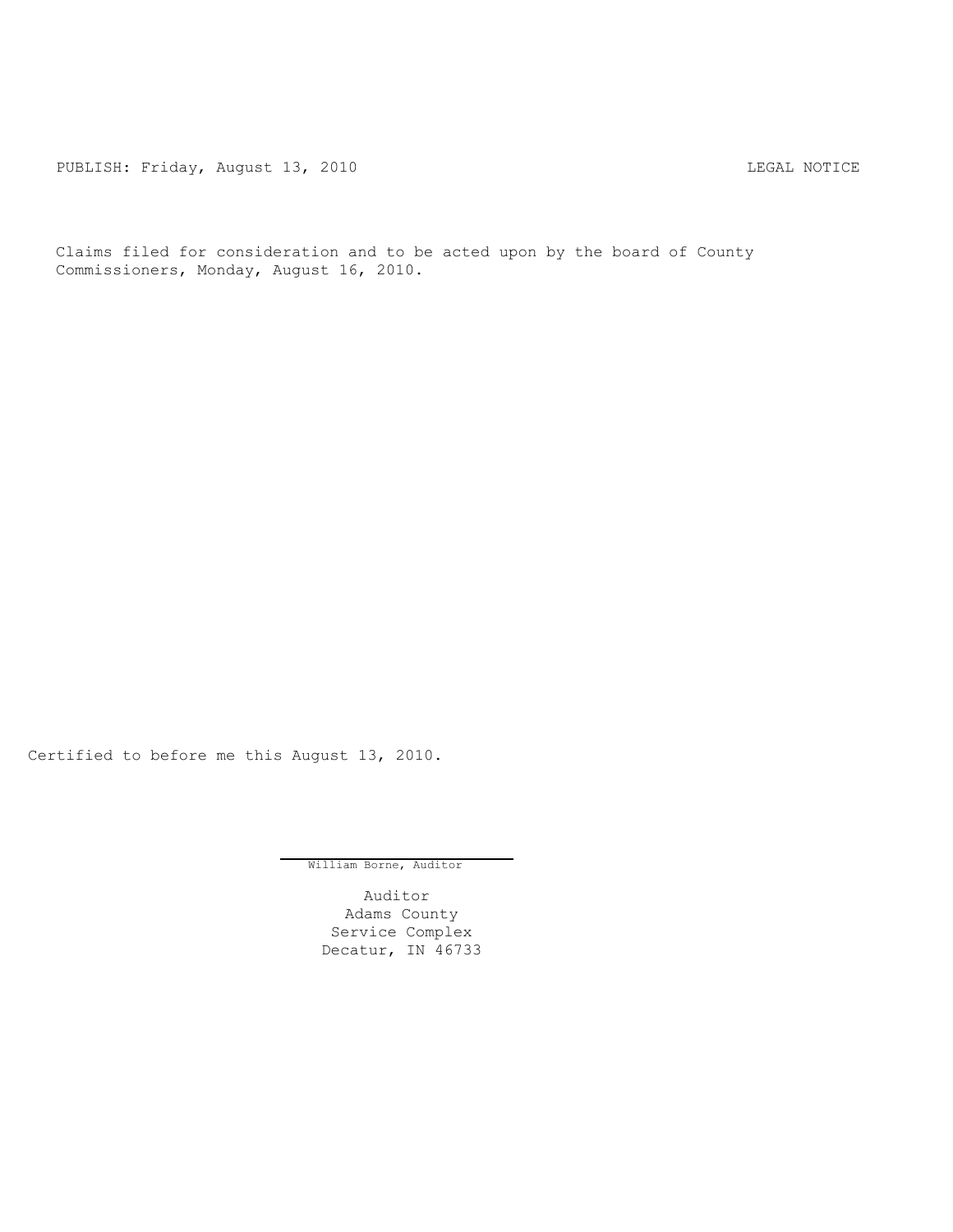

## **Claims Docket for Newspaper Adams County, Indiana**

## For Period: **7/7/2010** to **7/26/2010**

*313 W. Jefferson St. Decatur, IN 46733 (219) 724-2600*

## Date Claims to be Paid: **8/16/2010**

| Vendor                          | Amount    | Vendor                               | Amount    |
|---------------------------------|-----------|--------------------------------------|-----------|
| <b>Adams County Auto Supply</b> | 678.14    | Adams Memorial Hospital              | 33,702.51 |
| Indiana Michigan Power          | 1,096.93  | Appraisal Research Corpor            | 20,668.13 |
| Arnold Lumber Company           | 30.34     | Baker And Sons Plumbing &            | 490.20    |
| Berne Ready Mix                 | 459.78    | Berne Tri-Weekly News                | 110.33    |
| Hoosier Blue Flame              | 158.50    | Bowers, Charles                      | 2,333.33  |
| Cintas Location #338            | 46.36     | City Of Decatur                      | 3,961.29  |
| Decatur True Value              | 92.86     | Complete Printing Service            | 1,472.02  |
| Courtesy Ford, Inc.             | 22,367.00 | Decatur Daily Democrat               | 14.76     |
| Decatur Dental Service          | 765.00    | Decatur Police Department            | 1,907.00  |
| Douglas L. Bauman               | 50.00     | Kiess, Duane A.                      | 50.00     |
| <b>Emergency Radio Service</b>  | 1,646.50  | Erie Haven                           | 51.50     |
| Geneva Police Department        | 132.00    | Gordon Food Service                  | 4,471.10  |
| Grimm's Auto                    | 38.65     | Verizon North                        | 155.28    |
| Hilty Engine Service            | 104.56    | Imaging Office Systems, I            | 237.67    |
| Indiana State Police Trai       | 228.00    | Indiana University                   | 300.00    |
| K-Mart                          | 13.37     | L & S Distributing                   | 3,796.63  |
| Legal Directories Publish       | 67.75     | Lehman Feed Mill                     | 2,837.40  |
| MacAllister Machinery Com       | 270.00    | Gresla, Mark S. Md                   | 420.25    |
| Maumee River Basin Commis       | 11,272.00 | Meshberger Brothers Stone            | 48,480.45 |
| Moser Motor Sales, Inc.         | 370.40    | Mr. Planners                         | 278.00    |
| Nipsco                          | 456.34    | Office Concepts, Inc.                | 3,700.00  |
| Portland Motor Parts, Inc       | 7.23      | Bollenbacher, Rodney G.              | 50.00     |
| Smitley, Ronnie L.              | 50.00     | Roto-Rooter                          | 220.00    |
| Shell Fleet Plus                | 158.13    | Sherwin-Williams                     | 8.58      |
| <b>Shifferly Dodge</b>          | 84.50     | Sign Experts                         | 492.00    |
| <b>Stone-Street Quarries</b>    | 1,103.67  | <b>Summit Radiology</b>              | 146.75    |
| Print Shop                      | 2,866.20  | Fox, Thomas E.                       | 12.99     |
| Tri-State First Aid             | 48.25     | U.S. Postmaster                      | 9,000.00  |
| Underground Pipe & Valve,       | 1,614.70  | Wal-Mart / GEMB                      | 173.33    |
| West Payment Center             | 989.25    | Witham Toxicology Laboratory         | 1,729.00  |
| D & D Auto Repair               | 640.86    | Christopher E. Harvey                | 346.67    |
| Burry, Herman, Miller, Brown    | 160.00    | National Serv-All                    | 106.63    |
| CenturyLink                     | 8,281.15  | Adams County Highway Department      | 2,567.80  |
| <b>Bit Mat Products</b>         | 31,429.16 | CMC, LLC                             | 6,255.00  |
| Paul Norr                       | 50.00     | Croy Machine & Fabricatio            | 65.90     |
| Tom Magnan                      | 33.42     | Dave Luginbill Excavating & Trucking | 9,686.00  |
| Myers Furniture                 | 250.00    | Association Of Prosecutin            | 400.00    |
| <b>B</b> Secure Alarm Systems   | 373.04    | Karrel Adams                         | 103.75    |
| Pioneer                         | 730.00    | Lehman Auto Sales                    | 1,016.86  |
| Overhead Door                   | 271.00    | Nan Johnson                          | 103.84    |
| Cheryl Bultemeyer               | 2.64      | <b>Energy Products</b>               | 197.13    |
| Richmond State Hospital         | 69.00     | Nimco, Inc.                          | 152.90    |
| Don Myers Plumbing              | 60.00     | W. A. Jones And Son                  | 114.70    |
| Northern District Clerks A      | 60.00     | Craigville Diesel Service            | 41.53     |
| Carol Selking                   | 2.64      | Chad W. Sprunger                     | 1,399.61  |
| H. S. Lee, Md                   | 275.00    | Zurcher Tire, Inc.                   | 1,463.54  |
| Hull Brothers, Inc.             | 229.56    | Tom Magnan/Special Needs             | 99.78     |
| Kristina Buckner                | 36.96     | Motorola                             | 5,067.00  |